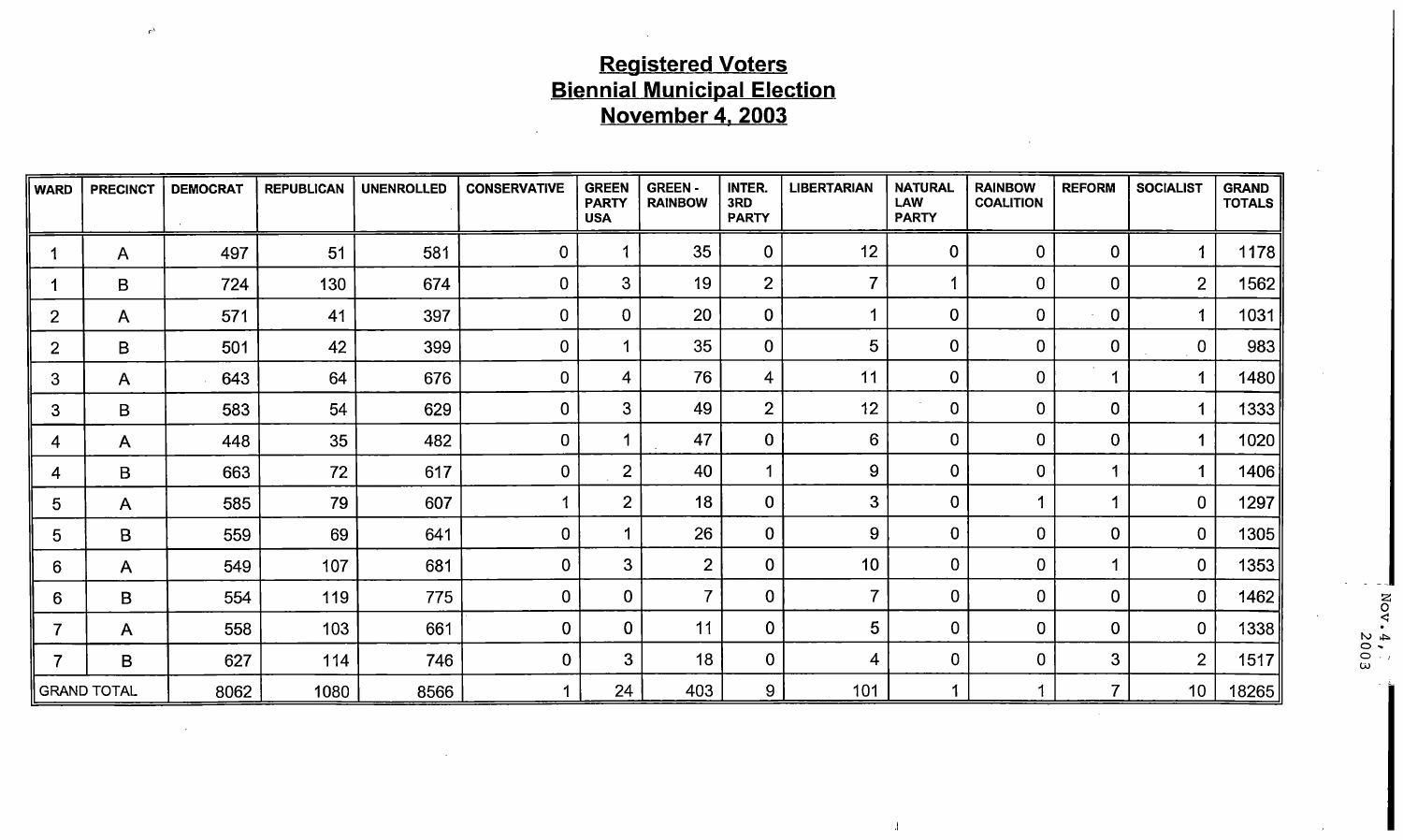COPY OF RECORD) MAYOR

|                                          | 9:50PM | 9:54PM | 8:35PM | 10:05PM         | 9:45PM | 10:05PM | 9:40PM          | 9:40PM | 10:05PM         | 10:15PM | 9:35PM | 9:20PM | 10:45PM | 10:05PM   |              |
|------------------------------------------|--------|--------|--------|-----------------|--------|---------|-----------------|--------|-----------------|---------|--------|--------|---------|-----------|--------------|
|                                          | 1A     | 1B     | 2A     | 2B              | 3A     | 3B      | 4A              | 4B     | <b>5A</b>       | 5B      | 6A     | 6B     | 7A      | <b>7B</b> | <b>TOTAL</b> |
| For MARY CLARE HIGGINS, 106 Laurel Park  | 187    | 521    | 413    | 279             | 325    | 267     | 183             | 436    | 384             | 370     | 394    | 383    | 394     | 499       | 5035         |
| For DANIEL G. CHILDS, 78 Prospect Avenue | 42     | 117    | 46     | 29              | 68     | 72      | 20              | 86     | 82              | 74      | 118    | 107    | 101     | 122       | 1084         |
| ∥ WRITE-INS                              |        | 11     |        |                 |        |         |                 |        |                 |         |        |        |         |           | 50           |
|                                          |        |        |        |                 |        |         |                 |        |                 |         |        |        |         |           |              |
| <b>BLANKS</b>                            | 17     | 35     | 27     | 10 <sup>1</sup> | 21     | 18      | 13 <sup>1</sup> | 33     | 23 <sup>°</sup> | 30      | 26     | 41     | 43      | 49        | 386          |
| $\parallel$ TOTAL                        | 247    | 684    | 488    | 319             | 418    | 358     | 217             | 557    | 491             | 481     | 543    | 533    | 542     | 677       | 6555         |

# FOR CITY CLERK

|                                         | 1A  | 1B  | 2A  | 2B           | 3A  | 3B  | <b>4A</b> | <b>4B</b> | <b>5A</b> | 5B  | 6A  | 6 <b>B</b> | <b>7A</b> | 7B  | <b>TOTAL</b> |
|-----------------------------------------|-----|-----|-----|--------------|-----|-----|-----------|-----------|-----------|-----|-----|------------|-----------|-----|--------------|
| For CHRISTINE SKORUPSKI, 33 Laurel Lane | 43  | 125 | 105 | 59           | 44  | 113 | 71        | 137       | 87        | 111 | 150 | 131        | 110       | 129 | 1415         |
| For MARC J. HICKEY                      |     |     |     |              | 11  |     |           |           |           |     | 5   |            |           | 6   | 42 II        |
| For WENDY A. MAZZA                      | 88  | 257 | 127 | 87           | 178 | 97  | 47        | 153       | 172       | 177 | 204 | 194        | 207       | 278 | 2266         |
| For PATRICIA A. SHAUGHNESSY             | 72  | 217 | 170 | 112          | 133 | 81  | 56        | 180       | 181       | 138 | 133 | 134        | 166       | 168 | 1941 ∥       |
| ALL OTHER WRITE-INS                     |     |     |     | $\mathbf{0}$ |     |     |           |           |           | 0   |     |            |           | 0   | 23           |
|                                         |     |     |     |              |     |     |           |           |           |     |     |            |           |     |              |
| ∥ BLANKS                                | 43  | 79  | 80  | 60           | 46  | 64  | 41        | 84        | 46        | 54  | 49  | 71         | 55        | 96  | 868          |
| TOTAL                                   | 247 | 684 | 488 | 319          | 418 | 358 | 217       | 557       | 491       | 481 | 543 | 533        | 542       | 677 | 6555         |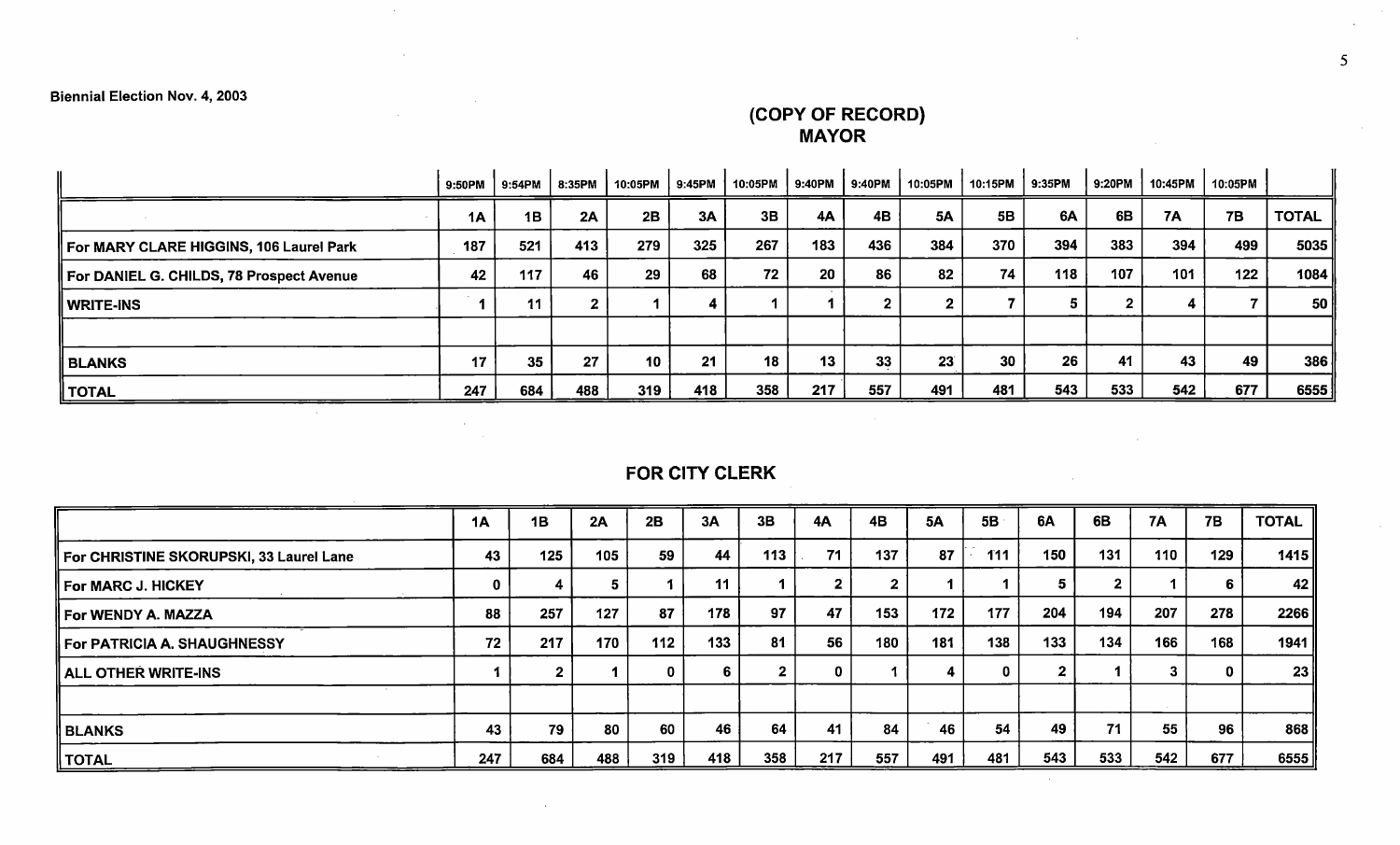$\sim$   $\sim$ 

### 7A 7B | TOTAL 1A | 1B | 2A | 2B | 3A | 3B | 4A | 4B | 5A | 5B | 6A | 6B | 1 For HELEN S. MARUSEK, 569 Burts Pit Road 86 265 99 <sup>71</sup> 155 152 79 179 199 204 288 239 243 290 2549  $\vert$  For GEORGE R. ZIMMERMAN, 7 Hampton Terrace  $\vert$  118  $\vert$  338  $\vert$  327  $\vert$  197  $\vert$  221  $\vert$  157  $\vert$  107  $\vert$  314  $\vert$  237  $\vert$  220  $\vert$  206  $\vert$  231  $\vert$  245  $\vert$  287  $\vert$  3205  $\vert$ WRITE-INS <sup>2</sup> <sup>8</sup> <sup>3</sup> <sup>2</sup> <sup>1</sup> <sup>2</sup> <sup>2</sup> <sup>1</sup> <sup>4</sup> <sup>2</sup> <sup>6</sup> <sup>1</sup> <sup>3</sup> <sup>5</sup> 42  $\sim 100$ BLANKS <sup>41</sup> <sup>73</sup> <sup>59</sup> <sup>49</sup> <sup>41</sup> <sup>47</sup> <sup>29</sup> <sup>63</sup> <sup>51</sup> <sup>55</sup> <sup>43</sup> <sup>62</sup> <sup>51</sup> <sup>95</sup> 759 TOTAL 247 684 488 319 418 358 217 557 <sup>491</sup> <sup>481</sup> 543 533 542 677 6555

#### FOR CITY TREASURER

## FOR TWO COUNCILLORS AT LARGE

|                                        | <b>1A</b> | 1B   | 2A  | 2B  | 3A  | 3B  | 4A  | 4B   | <b>5A</b> | 5B  | 6A   | 6B   | <b>7A</b> | 7B   | <b>TOTAL</b>    |
|----------------------------------------|-----------|------|-----|-----|-----|-----|-----|------|-----------|-----|------|------|-----------|------|-----------------|
| For MICHAEL R. BARDSLEY, 39 Lyman Road | 142       | 452  | 312 | 222 | 267 | 215 | 121 | 379  | 316       | 289 | 317  | 322  | 320       | 404  | 4078            |
| For JAMES M. DOSTAL, 624 Ryan Road     | 171       | 514  | 304 | 204 | 282 | 233 | 128 | 356  | 391       | 372 | 460  | 415  | 420       | 523  | 4773            |
| WRITE-INS                              |           |      |     |     |     |     | ^   | э    |           | 6.  |      | 8.   |           |      | 60 <sub>1</sub> |
|                                        |           |      |     |     |     |     |     |      |           |     |      |      |           |      |                 |
| ∥ BLANKS                               | 180       | 397  | 358 | 207 | 284 | 260 | 183 | 374  | 272       | 295 | 305  | 321  | 340       | 423  | 4199            |
| ∥ TOTAL ∣                              | 494       | 1368 | 976 | 638 | 836 | 716 | 434 | 1114 | 982       | 962 | 1086 | 1066 | 1084      | 1354 | 13110∥          |

 $\sim$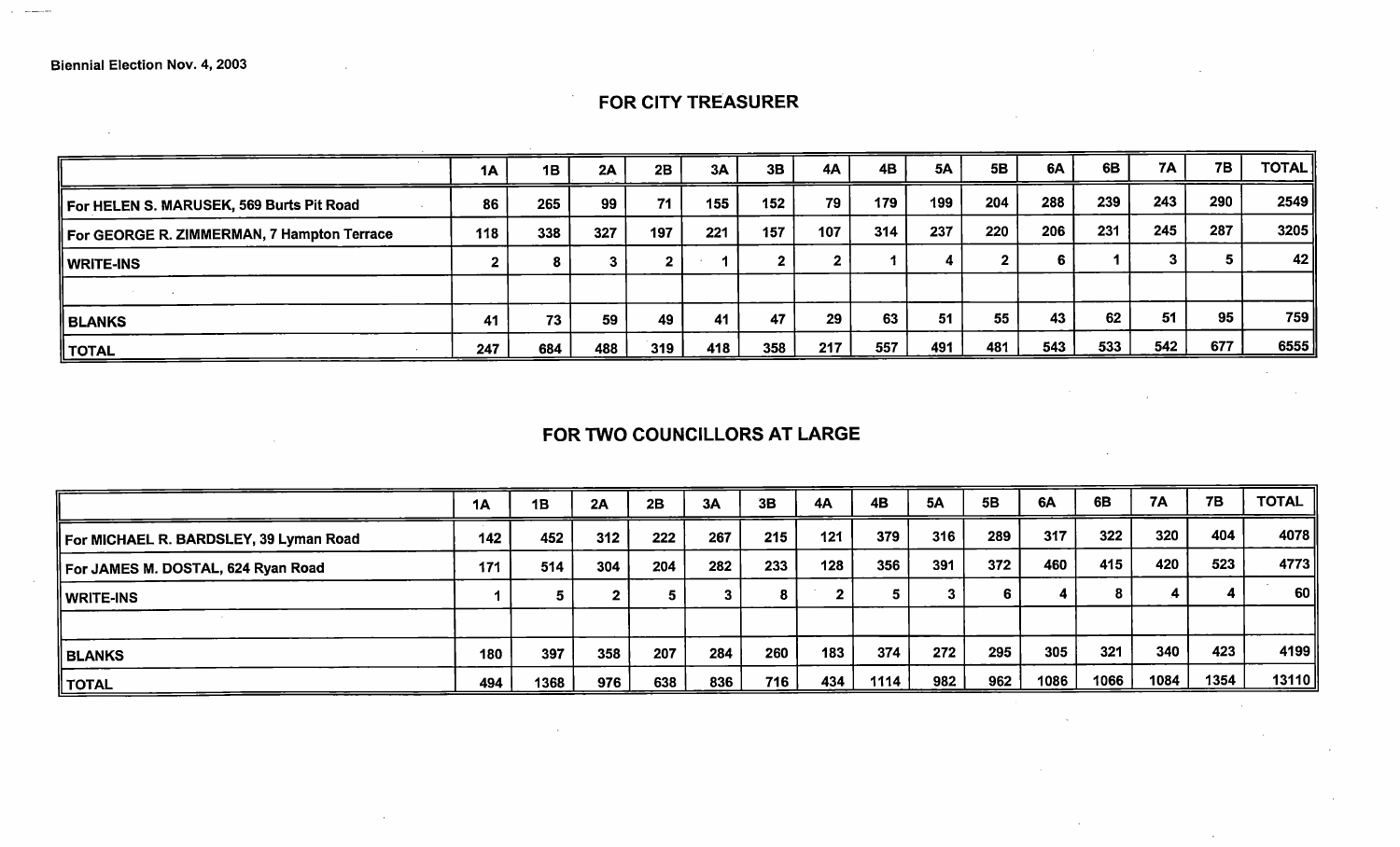## FOR COUNCILLOR FROM WARD ONE

|                                         | 1Α  | 1Β          | <b>TOTAL</b> |
|-----------------------------------------|-----|-------------|--------------|
| For WILLIAM H. DWIGHT, 39 Myrtle Street | 182 | 464         | 646          |
| For SCOTT E. GREAVES, 6 Calvin Terrace  | 42  | 154         | 196          |
| <b>WRITE-INS</b>                        | 0   | $\mathbf 2$ |              |
|                                         |     |             |              |
| <b>BLANKS</b>                           | 23  | 64          | 87           |
| TOTAL                                   | 247 | 684         | 931          |

### FOR COUNCILLOR FROM WARD TWO

|                                                    | 2A  | 2B  | <b>TOTAL</b> |
|----------------------------------------------------|-----|-----|--------------|
| For PAUL D. SPECTOR, 74 Massasoit Street           | 356 | 205 | 561          |
| For JOSEPH A. WILHELM, III, 54 Prospect Street, #1 | 117 | 93  | 210          |
| <b>WRITE-INS</b>                                   | 0   |     |              |
|                                                    |     |     |              |
| <b>BLANKS</b>                                      | 15  | 20  | 35           |
| TOTAL                                              | 488 | 319 | 807          |

 $\mathcal{L}$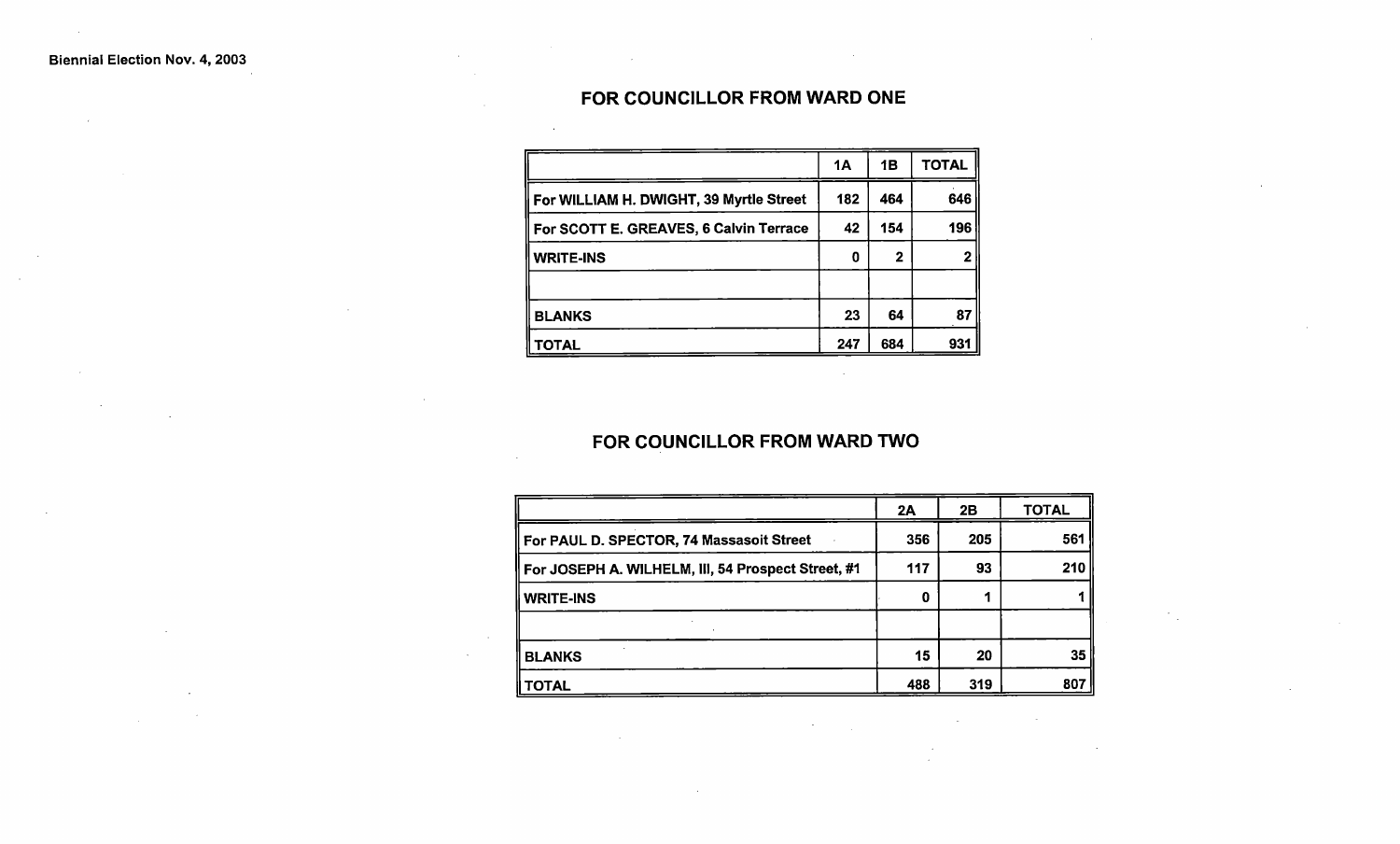$\overline{\phantom{a}}$ 

 $\sim 10^{-1}$ 

 $\mathcal{L}_{\mathcal{A}}$  and  $\mathcal{L}_{\mathcal{A}}$  and  $\mathcal{L}_{\mathcal{A}}$ 

## FOR COUNCILLOR FROM WARD THREE

 $\sim 10^7$ 

**Contract Contract State** 

 $\sim 100$  km s

 $\label{eq:2.1} \mathcal{L}^{\mathcal{A}}(\mathcal{A})=\mathcal{L}^{\mathcal{A}}(\mathcal{A})\otimes\mathcal{L}^{\mathcal{A}}(\mathcal{A})\otimes\mathcal{L}^{\mathcal{A}}(\mathcal{A})\otimes\mathcal{L}^{\mathcal{A}}(\mathcal{A})$ 

 $\label{eq:2.1} \mathcal{L}(\mathcal{L}^{\text{max}}_{\mathcal{L}}(\mathcal{L}^{\text{max}}_{\mathcal{L}}),\mathcal{L}^{\text{max}}_{\mathcal{L}^{\text{max}}_{\mathcal{L}}})$ 

|                                              | 3A  | 3B  | <b>TOTAL</b> |
|----------------------------------------------|-----|-----|--------------|
| For DAIVD K. MARSHALL, 45 Marshall Street    | 135 | 98  | 233          |
| For MARILYN A. RICHARDS, 53 union Street, #1 | 257 | 232 | 489          |
| <b>WRITE-INS</b>                             | 5   | 0   | 5            |
|                                              |     |     |              |
| <b>BLANKS</b>                                | 21  | 28  | 49           |
| OTAL.                                        | 418 | 358 | 776          |

#### FOR COUNCILLOR FROM WARD FOUR

 $\sim 10^{-1}$ 

|                                         | 4Α  | 4B  | <b>TOTAL</b> |
|-----------------------------------------|-----|-----|--------------|
| For RITA M. BLEIMAN, 16 Hampton Terrace | 162 | 441 | 603          |
| <b>WRITE-INS</b>                        | 0   | 6   | 6            |
| $\epsilon$                              |     |     |              |
| <b>BLANKS</b>                           | 55  | 110 | 165          |
| <b>TOTAL</b>                            | 217 | 557 | 774          |

 $\mathcal{L}^{\text{max}}_{\text{max}}$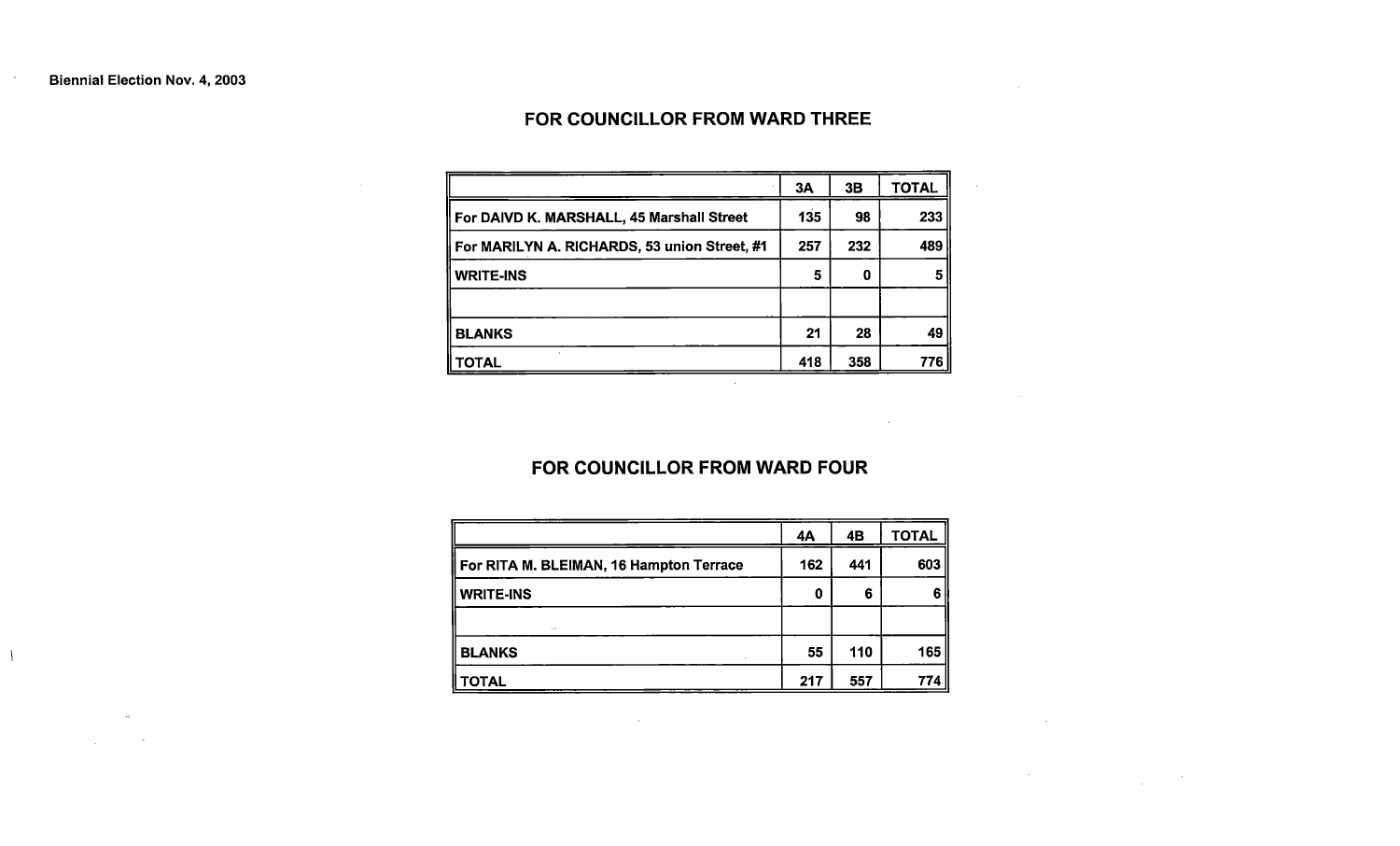## FOR COUNCILLOR FROM WARD FIVE

|                                           | 5A  | 5B  | <b>TOTAL</b> |
|-------------------------------------------|-----|-----|--------------|
| For ALEX D. GHISELIN, 164 Riverside Drive | 391 | 393 | 784          |
| <b>WRITE-INS</b>                          | 6   | 9   | 15           |
|                                           |     |     |              |
| <b>BLANKS</b>                             | 94  | 79  | 173          |
| <b>TOTAL</b>                              | 491 | 481 | 972          |

### FOR COUNCILLOR FROM WARD SIX

|                                               | 6A  | 6B  | <b>TOTAL</b> |
|-----------------------------------------------|-----|-----|--------------|
| For MARIANNE L. LaBARGE, 698 Westhampton Road | 455 | 444 | 899          |
| WRITE-INS                                     | 11  | 4   | 15           |
|                                               |     |     |              |
| <b>BLANKS</b>                                 | 77  | 85  | 162          |
| <b>OTAL</b>                                   | 543 | 533 | 1076         |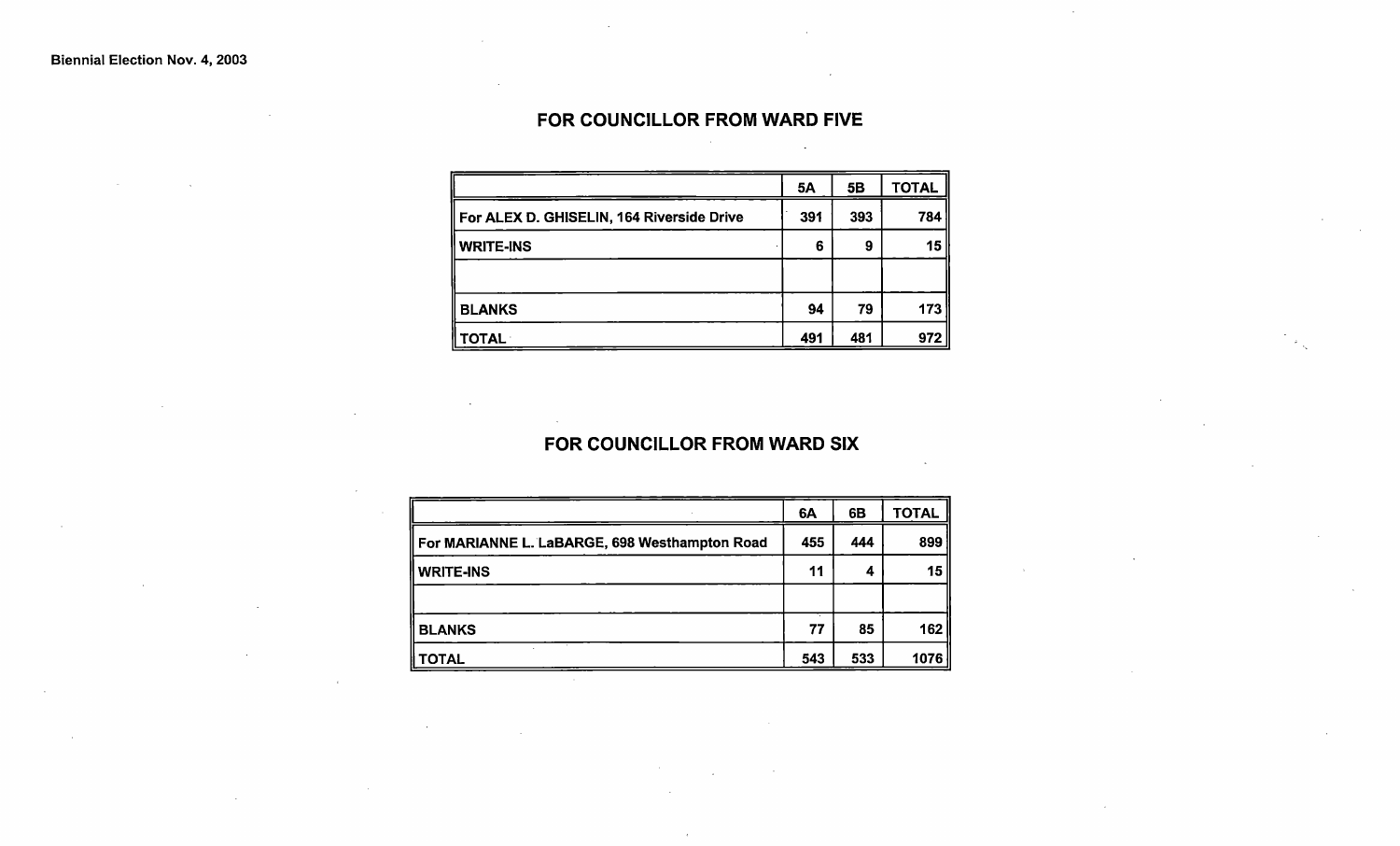### FOR COUNCILLOR FROM WARD SEVEN

 $\mathcal{L}^{\mathcal{L}}(\mathcal{L}^{\mathcal{L}})$  and  $\mathcal{L}^{\mathcal{L}}(\mathcal{L}^{\mathcal{L}})$  and  $\mathcal{L}^{\mathcal{L}}(\mathcal{L}^{\mathcal{L}})$  and  $\mathcal{L}^{\mathcal{L}}(\mathcal{L}^{\mathcal{L}})$ 

 $\sim$ 

 $\sim 10^{11}$ 

|                                         | 7A  | 7В  | <b>TOTAL</b> |
|-----------------------------------------|-----|-----|--------------|
| For RAYMOND W. LaBARGE, 24 Water Street | 264 | 424 | 688          |
| For ELLA L. SMOLENSKI, 41 Alamo Court   | 248 | 236 | 484          |
| I WRITE-INS                             |     |     |              |
|                                         |     |     |              |
| <b>BLANKS</b>                           | 29  | 16  | 45           |
| <b>TOTAL</b>                            | 542 | 677 | 1219         |

# FOR TWO MEMBERS OF THE SCHOOL COMMITTEE AT LARGE (2)

 $\mathbf{v}$ 

 $\sim 10^{-1}$ 

|                                           | 1A  | 1B   | 2A  | 2B  | 3A  | 3B  | 4A  | 4B   | 5A           | 5B  | 6A   | 6B   | <b>7A</b> | <b>7B</b> | <b>TOTAL</b> |
|-------------------------------------------|-----|------|-----|-----|-----|-----|-----|------|--------------|-----|------|------|-----------|-----------|--------------|
| For DAIVD M. KOTZ, 18 Pilgrim Drive       | 116 | 379  | 274 | 184 | 208 | 174 | 105 | 293  | 266          | 251 | 284  | 252  | 267       | 339       | 3392         |
| For KATHERINE FOOTE NEWMAN, 697 Brige Rd. | 134 | 415  | 266 | 166 | 217 | 185 | 108 | 285  | 280          | 292 | 333  | 298  | 324       | 391       | 3694         |
| For DONALD PALMISANO, 39 Warburton Way    | 91  | 264  | 140 | 113 | 154 | 121 | 45  | 182  | 199          | 170 | 235  | 200  | 239       | 281       | 2434         |
| WRITE-INS                                 | 0   |      |     |     |     |     |     |      | $\mathbf{2}$ |     |      |      | ≏<br>J    |           | 25           |
|                                           |     |      |     |     |     |     |     |      |              |     |      |      |           |           |              |
| ∥ BLANKS                                  | 153 | 307  | 296 | 173 | 256 | 235 | 174 | 352  | 235          | 246 | 233  | 313  | 251       | 341       | 3565         |
| TOTAL                                     | 494 | 1368 | 976 | 638 | 836 | 716 | 434 | 1114 | 982          | 962 | 1086 | 1066 | 1084      | 1354      | 13110        |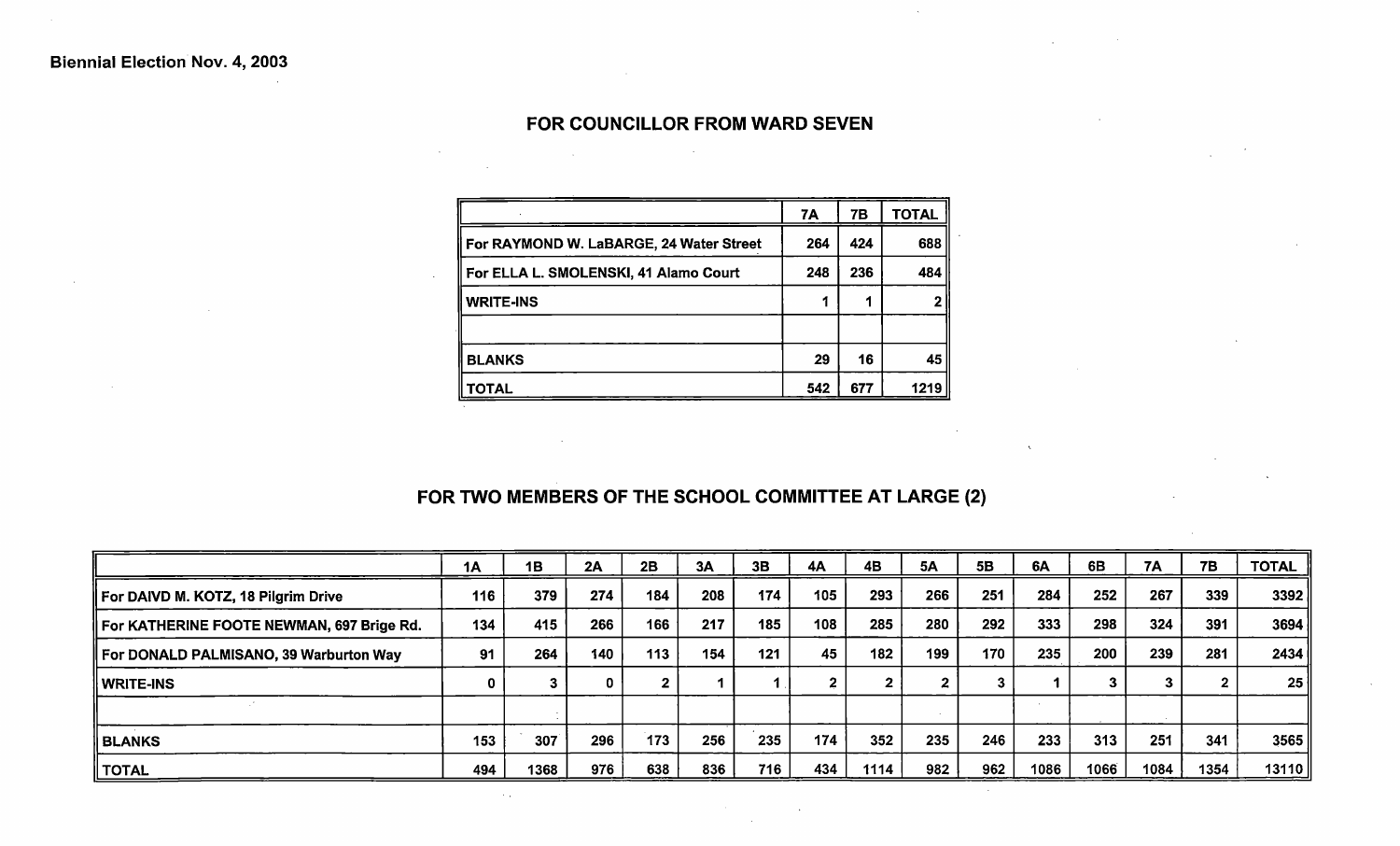# FOR MEMBER OF THE SCHOOL COMMITTEE FROM WARD TWO

|                                                | 2A  | 2B  | <b>TOTAL</b> |
|------------------------------------------------|-----|-----|--------------|
| For LISE A. GLADING-DILORENZO, 55 Maynard Road | 307 | 187 | 494          |
| <b>WRITE-INS</b>                               | 4   |     | 6            |
|                                                |     |     |              |
| <b>BLANKS</b>                                  | 177 | 130 | 307          |
| <b>TOTAL</b>                                   | 488 | 319 | 807          |

#### FOR MEMBER OF THE SCHOOL COMMITTEE FROM WARD FOUR

|                                  | 4A  | 4Β  | <b>TOTAL</b> |
|----------------------------------|-----|-----|--------------|
| For LUCY HARTRY, 275 Main Street | 130 | 364 | 494          |
| <b>WRITE-INS</b>                 |     | 2   |              |
|                                  |     |     |              |
| <b>BLANKS</b>                    | 86  | 191 | 277          |
| <b>TOTAL</b>                     | 217 | 557 | 774          |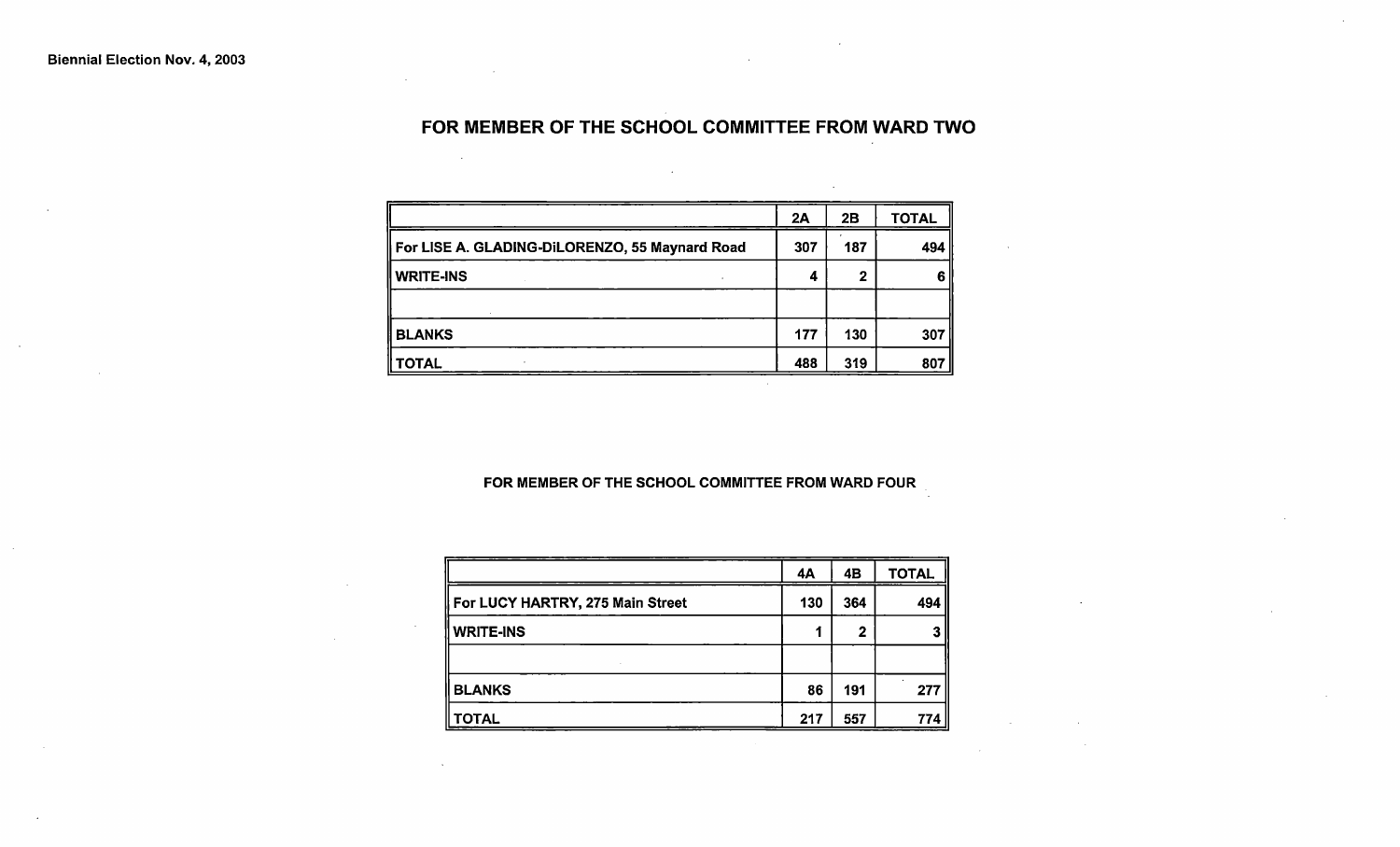#### FOR MEMBER OF THE SCHOOL COMMITTEE FROM WARD SIX

|                                          | 6A  | 6B  | <b>TOTAL</b> |
|------------------------------------------|-----|-----|--------------|
| For LISA L. MINNICK, 44 Winterberry Lane | 406 | 379 | 785          |
| <b>WRITE-INS</b>                         | 4   | 5   |              |
|                                          |     |     |              |
| <b>BLANKS</b>                            | 133 | 149 | 282          |
| <b>TOTAL</b>                             | 543 | 533 | 1076         |

#### FOR THREE SUPERINTENDENTS OF SMITH'S AGRICULTURAL SCHOOL

|                                              | 1A  | 1B   | 2A   | 2B  | 3A   | 3B   | 4A  | <b>4B</b> | <b>5A</b> | 5B           | 6A   | 6B           | 7A   | <b>7B</b> | <b>TOTAL</b> |
|----------------------------------------------|-----|------|------|-----|------|------|-----|-----------|-----------|--------------|------|--------------|------|-----------|--------------|
| For DAVID P. BOURBEAU, 36 Phillips Place, #1 | 135 | 393  | 256  | 177 | 232  | 197  | 108 | 304       | 284       | 283          | 271  | 261          | 288  | 360       | 3549         |
| For JOHN E. COTTON, 24 Turkey Hill Road      | 118 | 411  | 204  | 149 | 222  | 171  | 96  | 262       | 267       | 274          | 347  | 297          | 310  | 372       | 3500         |
| For SUSAN E. ROUTHIER, 394 Sylvester Road    | 125 | 412  | 223  | 153 | 241  | 195  | 101 | 270       | 287       | 268          | 326  | 299          | 334  | 394       | 3628         |
| For JOHN V. LIND, 433 Ryan Road              | 76  | 225  | 125  | 75  | 124  | 114  | 38  | 153       | 182       | 176          | 252  | 179          | 180  | 289       | 2188         |
| <b>WRITE-INS</b>                             | 0   | 0    |      |     | 0    |      |     | 0         |           | $\mathbf{2}$ |      | $\mathbf{2}$ | 0    |           | 15           |
|                                              |     |      |      |     |      |      |     |           |           |              |      |              |      |           |              |
| <b>BLANKS</b>                                | 287 | 611  | 655  | 402 | 435  | 392  | 307 | 682       | 452       | 440          | 431  | 561          | 514  | 616       | 6785         |
| <b>TOTAL</b>                                 | 741 | 2052 | 1464 | 957 | 1254 | 1074 | 651 | 1671      | 1473      | 1443         | 1629 | 1599         | 1626 | 2031      | 19665        |

 $\sim 10^{-1}$ 

#### FOR ELECTOR UNDER THE OLIVER SMITH WILL

|                                          | 1A  | 1B  | 2A  | 2B  | 3A  | 3B  | 4A  | 4B  | <b>5A</b> | 5B  | 6A  | 6B  | 7A  | 7B  | <b>TOTAL</b> |
|------------------------------------------|-----|-----|-----|-----|-----|-----|-----|-----|-----------|-----|-----|-----|-----|-----|--------------|
| For DAVID A. MURPHY, 78 North Elm Street | 153 | 489 | 290 | 180 | 286 | 236 | 127 | 332 | 346       | 330 | 421 | 336 | 366 | 468 | 4360         |
| ∥ WRITE-INS                              |     |     |     | 0   | 3   |     |     |     |           |     |     |     |     |     | 26           |
|                                          |     |     |     |     |     |     |     |     |           |     |     |     |     |     |              |
| <b>BLANKS</b>                            | 94  | 191 | 195 | 139 | 129 | 121 | 89  | 219 | 145       | 150 | 122 | 194 | 175 | 206 | 2169         |
| ' TOTAL                                  | 247 | 684 | 488 | 319 | 418 | 358 | 217 | 557 | 491       | 481 | 543 | 533 | 542 | 677 | 6555         |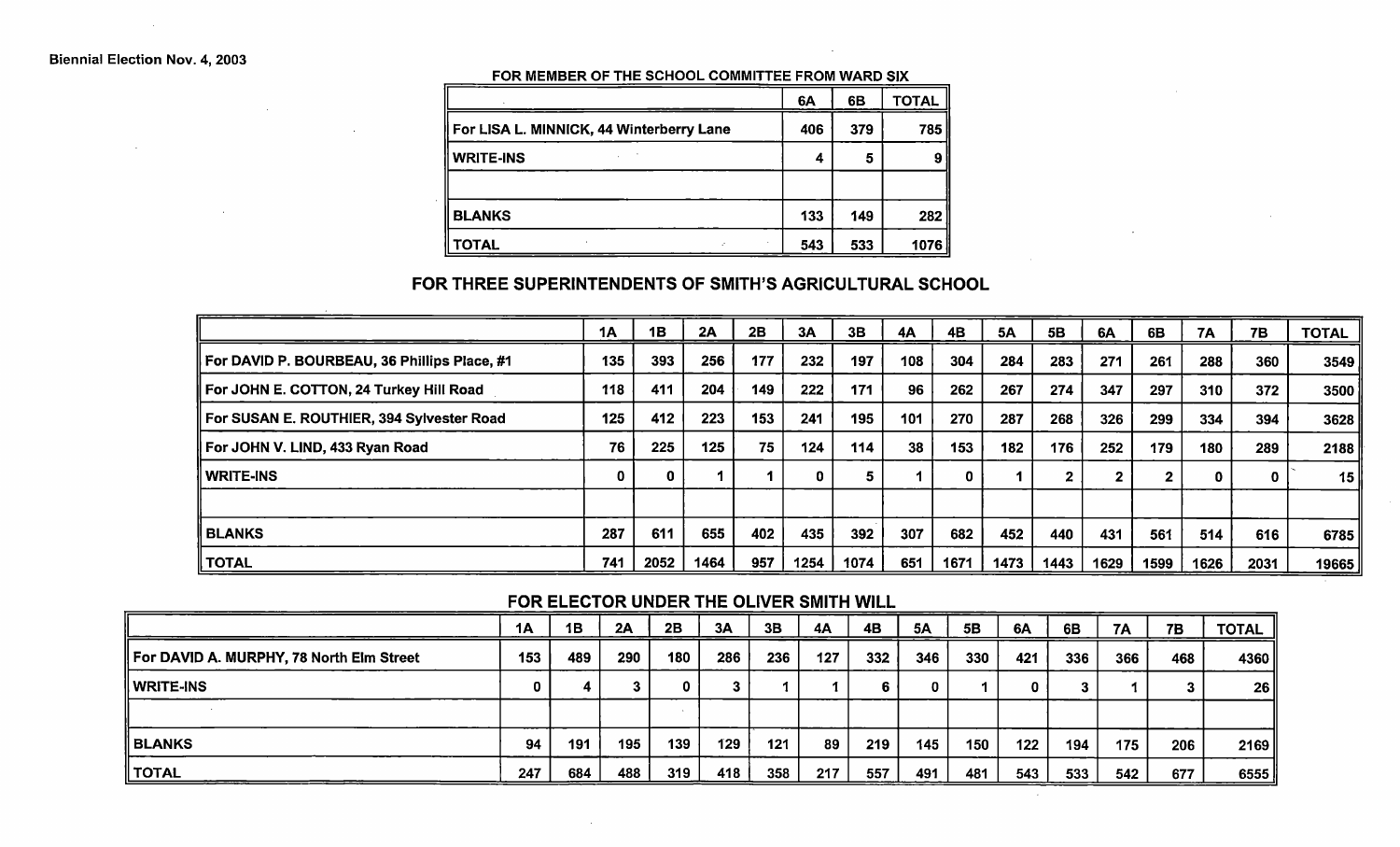# FOR THREE TRUSTEES UNDER THE WILL OF CHARLES E. FORBES

 $\mathcal{L}^{\text{max}}_{\text{max}}$  and  $\mathcal{L}^{\text{max}}_{\text{max}}$ 

 $\sim$ 

 $\Delta$ 

 $\sim$   $\sim$ 

 $\sim 10^7$ 

|                                             | 1A          | 1B   | 2A   | 2B  | 3A   | 3B   | 4A  | <b>4B</b> | <b>5A</b> | 5B   | 6A   | 6B   | 7A   | 7B   | <b>TOTAL</b> |
|---------------------------------------------|-------------|------|------|-----|------|------|-----|-----------|-----------|------|------|------|------|------|--------------|
| For RICHARD C. GARVEY, 19 Washington Avenue | 144         | 454  | 275  | 182 | 262  | 198  | 121 | 303       | 324       | 298  | 349  | 324  | 335  | 412  | 3981         |
| For ALLISON LOCKWOOD, 19 Washington Avenue  | 144         | 465  | 288  | 201 | 272  | 205  | 117 | 321       | 332       | 309  | 366  | 315  | 338  | 418  | 4091         |
| For DAVID C. BLOOMBERG, 86 Vernon Street    | 136         | 422  | 302  | 188 | 253  | 187  | 100 | 290       | 297       | 264  | 318  | 288  | 296  | 376  | 3717         |
| <b>WRITE-INS</b>                            | $\mathbf 0$ |      |      |     | 6    | ີ    |     | 4         |           |      |      |      |      |      | 28           |
|                                             |             |      |      |     |      |      |     |           |           |      |      |      |      |      |              |
| <b>BLANKS</b>                               | 317         | 707  | 599  | 385 | 461  | 482  | 311 | 753       | 519       | 571  | 595  | 669  | 656  | 823  | 7848         |
| <b>TOTAL</b>                                | 741         | 2052 | 1464 | 957 | 1254 | 1074 | 651 | 1671      | 1473      | 1443 | 1629 | 1599 | 1626 | 2031 | 19665        |

#### QESTION 1 - THIS QUESTION IS NOT BINDING

 $\sim 10^{11}$ 

|                   | 1A  | 1B  | 2A  | 2B  | 3A  | 3B  | 4A  | 4B  | 5A  | 5B  | 6A  | 6B  | <b>7A</b> | 7B  | <b>TOTAL</b> |
|-------------------|-----|-----|-----|-----|-----|-----|-----|-----|-----|-----|-----|-----|-----------|-----|--------------|
| Those Reading YES | 148 | 415 | 291 | 200 | 237 | 180 | 127 | 298 | 315 | 246 | 270 | 293 | 315       | 382 | 3717         |
| Those Reading NO  | 87  | 226 | 177 | 105 | 156 | 147 | 67  | 239 | 148 | 211 | 259 | 209 | 194       | 261 | 2486         |
|                   |     |     |     |     |     |     |     |     |     |     |     |     |           |     |              |
| <b>BLANKS</b>     | 12  | 43  | 20  | 14  | 25  | 31  | 23  | 20  | 28  | 24  | 14  | 31  | 33        | 34  | 352          |
| <b>TOTAL</b>      | 247 | 684 | 488 | 319 | 418 | 358 | 217 | 557 | 491 | 481 | 543 | 533 | 542       | 677 | 6555         |

 $\sim 100$  km s  $^{-1}$ 

 $\sim 10^{-1}$ 

 $\sim$ 

 $\sim$ 

 $\sim 100$